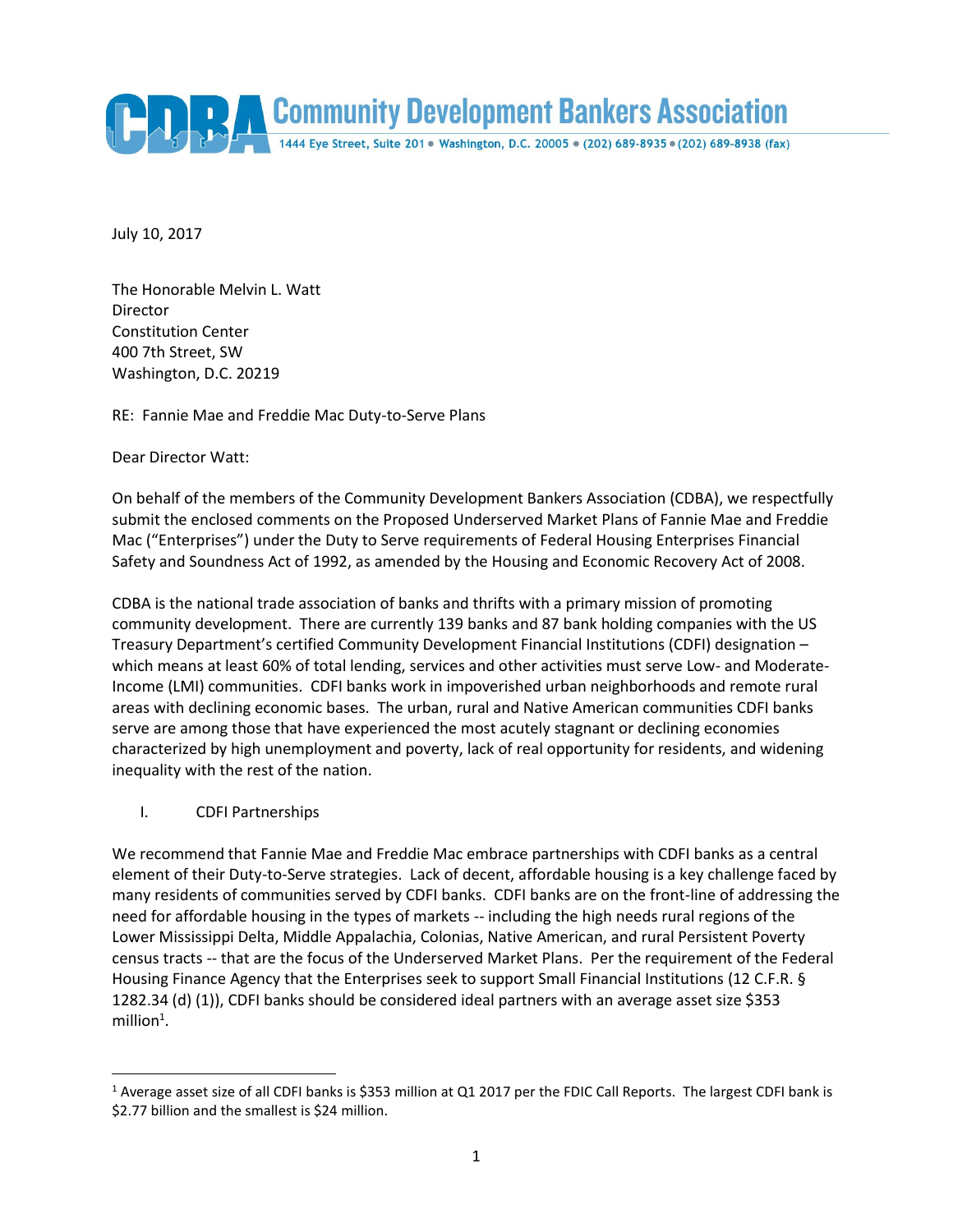CDBA welcomes the opportunity to engage in a deeper dialogue with the Fannie Mae and Freddie Mac on how to develop pilot initiatives tailored to the needs of underserved communities. We specifically recommend that the Enterprises create Underserved Markets Advisory Committees comprised of CDFIs and other affordable housing lenders focused on providing on-going guidance and input on implementation of the Enterprises plans.

II. Rural Housing

Home ownership is one of the most effective ways to help Low-and Moderate-Income (LMI) families to build assets and economic security. Yet, there are real barriers that prevent rural lenders in high needs regions from extending mortgage credit than can be sold to the Enterprises. Low housing values in high need rural markets can result in market aberrations that do not fit the current Mortgage Backed Securities (MBS) model.

- Minimum Loan Size: The minimum for a single-family loan sale to the secondary market is \$80,000. Yet, in some rural communities, home sales range from \$25,000 to \$50,000.
- Appraisals: Rural loans often cannot meet the Regulation Z appraisal requirements due to lack of timely comparable sales; thus, the loans cannot qualify as conventional loans to be sold.
- Closing Costs: Closing costs can also be barrier to home ownership for LMI families. While some closing costs can be wrapped into a mortgage, if the loan exceeds the MBS loan-to-value ratios, if cannot qualify for sale to the Enterprises. Closing costs must also be calculated into the APR. The lower mortgage amounts of loans in rural markets can trigger a high cost mortgage classification and make a loan a non-Qualified Mortgage. While CDFIs are exempt from the Ability-to-Repay requirement of the Qualified Mortgage rule, this provision distorts the availability of credit in rural markets generally.
- Subsidies: Declining populations in rural areas can significantly distort housing market values particularly in high need rural regions. The cost of building new or renovating existing substandard housing often exceeds the market value of the units. Without subsidy, these projects cannot be financed.

We recommend that Fannie Mae and Freddie Mac engage in partnerships with CDFI banks to pilot new initiatives that will provide greater flexibility with respect to minimum loan sizes, appraisal requirements, minimizing closing costs, and providing down payment assistance or other subsidies to fill single-family mortgage gaps in high need rural communities.

III. Affordable Housing Preservation

Many CDFI banks finance multifamily housing in high cost urban markets where the lack of affordable housing is acute. The 2017 State of the Nations' Housing Report by the Harvard Joint Center for Housing Studies found that 38.9 million households pay more than 30% of the income for housing costs – of which 18.8 million are severely burdened and pay more than 50% of their income for shelter. A 2017 National Low Income Housing Coalition study found that for every 100 extremely low-income renters (earning 30% of area median income) in 2015, only 35 rental units were affordable at the 30% standard, in adequate condition, and not occupied by higher income households. In seven metros, fewer than 20 units were affordable and available for every 100 extremely low-income renters. To compound the problem, over the next several years, millions of units of federally subsidized affordable housing are projected to lose their low-income use restrictions.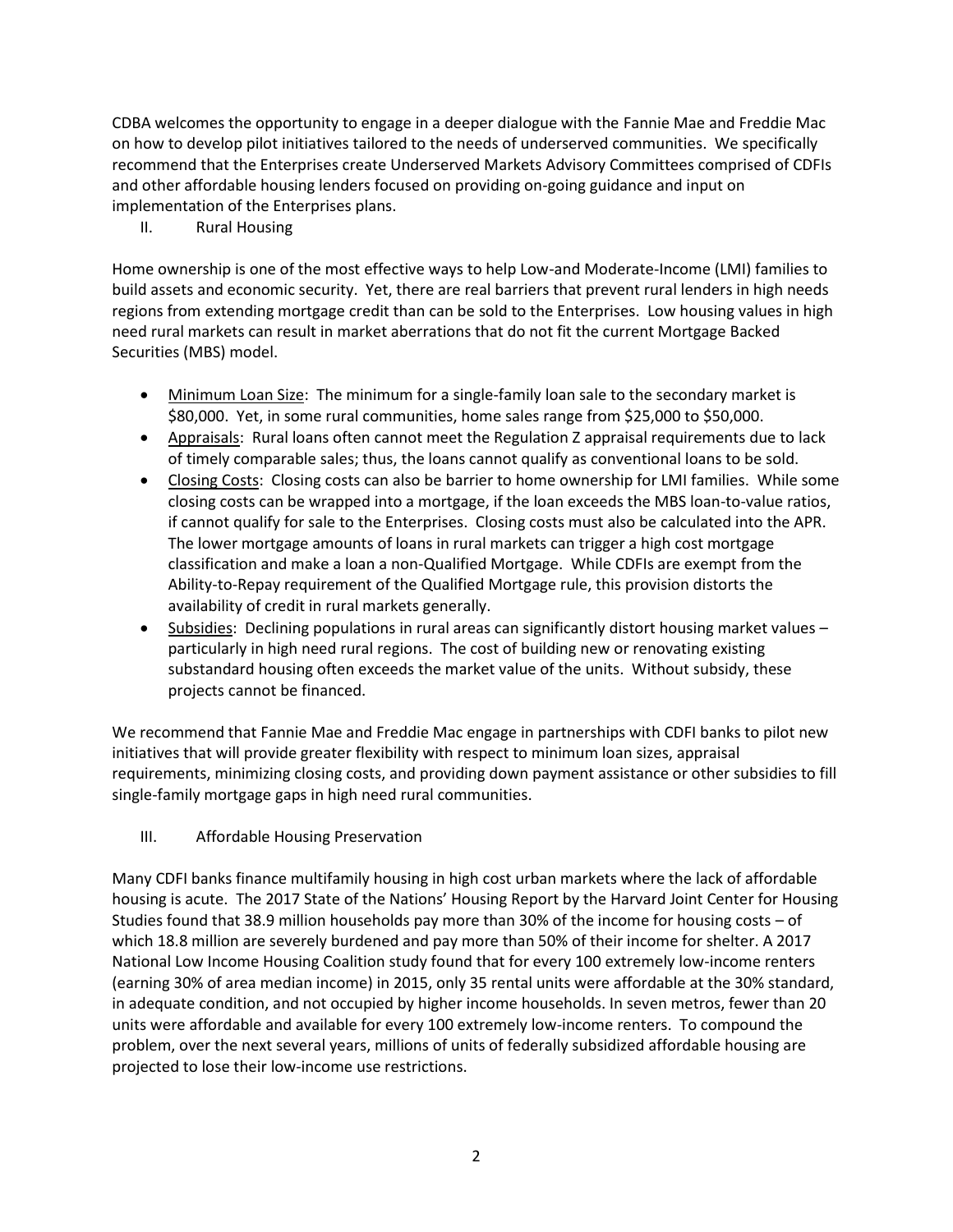Among the greatest barriers in financing multifamily affordable housing in high cost markets is the lack of subordinated capital to fill gaps in projects' sources of funds. Most CDFI banks can provide financing for up to 80% of loan-to-value. Yet, many projects need a layer of subordinate financing when the loanto-value of a project exceeds this threshold. In addition, the availability of longer term financing products (i.e. 40 years) could help projects with thinner cash flows become more financially feasible.

We recommend that Fannie Mae and Freddie Mac engage in partnerships with CDFI banks to pilot new initiatives and products that will fill gaps in the capital stack that can expand the supply of affordable housing.

On behalf of the membership of CDBA, we thank you for the opportunity to comment on the Proposed Duty-to-Serve plans and look forward to continued dialogue.

Sincerely,

fannine Tzbecker Jeannine Jacokes

Chief Executive Officer On Behalf of the Membership of the Community Development Bankers Association

ABC Bank (IL) Albina Community Bank (OR) BankFirst Financial Services (MS) Bank of Anguilla (MS) Bank of Commerce (MS) Bank of Kilmichael (MS) Bank of Lake Village (AR) Bank of Montgomery (LA) Bank of Rio Vista (CA) Bank of Vernon (AL) Bank of Winona BankPlus (MS) Beneficial State Bank (CA) Broadway Federal Bank (CA) Carver Federal Savings Bank (NY) Carver State Bank (GA) Central Bank of Kansas City (MO) Century Bank of the Ozarks (MO) Citizens National Bank (MS) City First Bank of D.C., N.A. (DC) City National Bank of New Jersey (NJ) Commercial Bank (MS) Community Bancshares of Mississippi (MS) Community Bank of the Bay (CA)

Farmers & Merchants Bank (MS) First American International Bank (NY) First Eagle Bank (IL) First Independence Bank (MI) First Security Bank (MS) First SouthWest Bank (CO) FNBC Bank (AR) Guaranty Bank and Trust Company (MS) Illinois Service Federal (IL) Industrial Bank (DC) International Bank of Chicago (IL) Legacy Bank and Trust (MO) Mechanics and Farmers Bank (NC) Merchants and Planters Bank (MS) Metro Bank (KY) Mission National Bank (CA) Mission Valley Bank (CA) Native American Bank, N.A. (CO) Neighborhood National Bank (CA) NOAH Bank (PA) Northern Hancock Bank & Trust (WV) OneUnited Bank (MA) Pan American Bank (IL) Peoples Bank (MS)